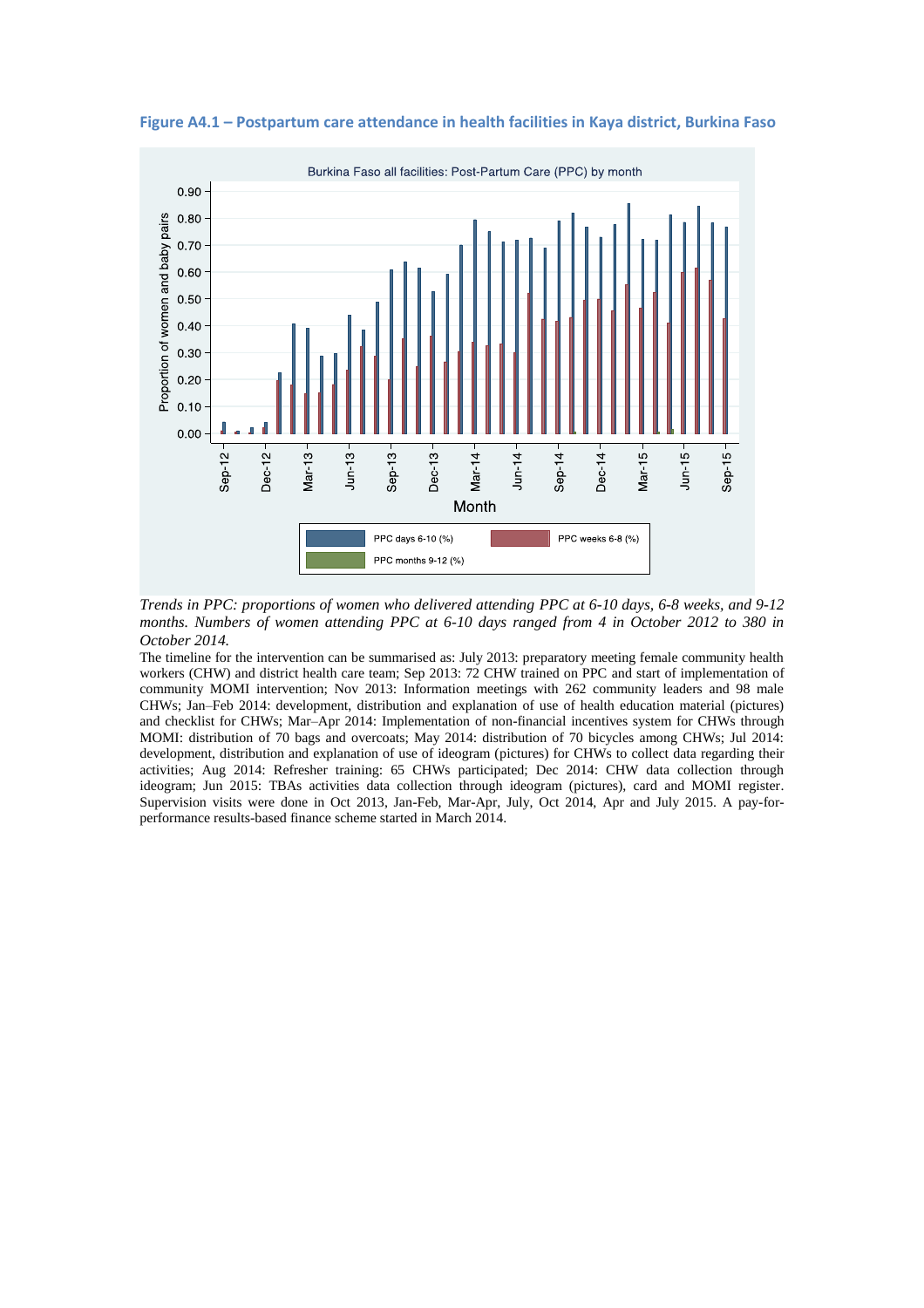

**Figure A4.2 – Postpartum family planning for all facilities in Kaya, Burkina Faso by month** 

*Trends in PPFP: proportions of women delivering for whom PPFP was proposed, and used. Numbers of women using PPFP ranged from 3 in September 2012 to 272 in May 2015.*